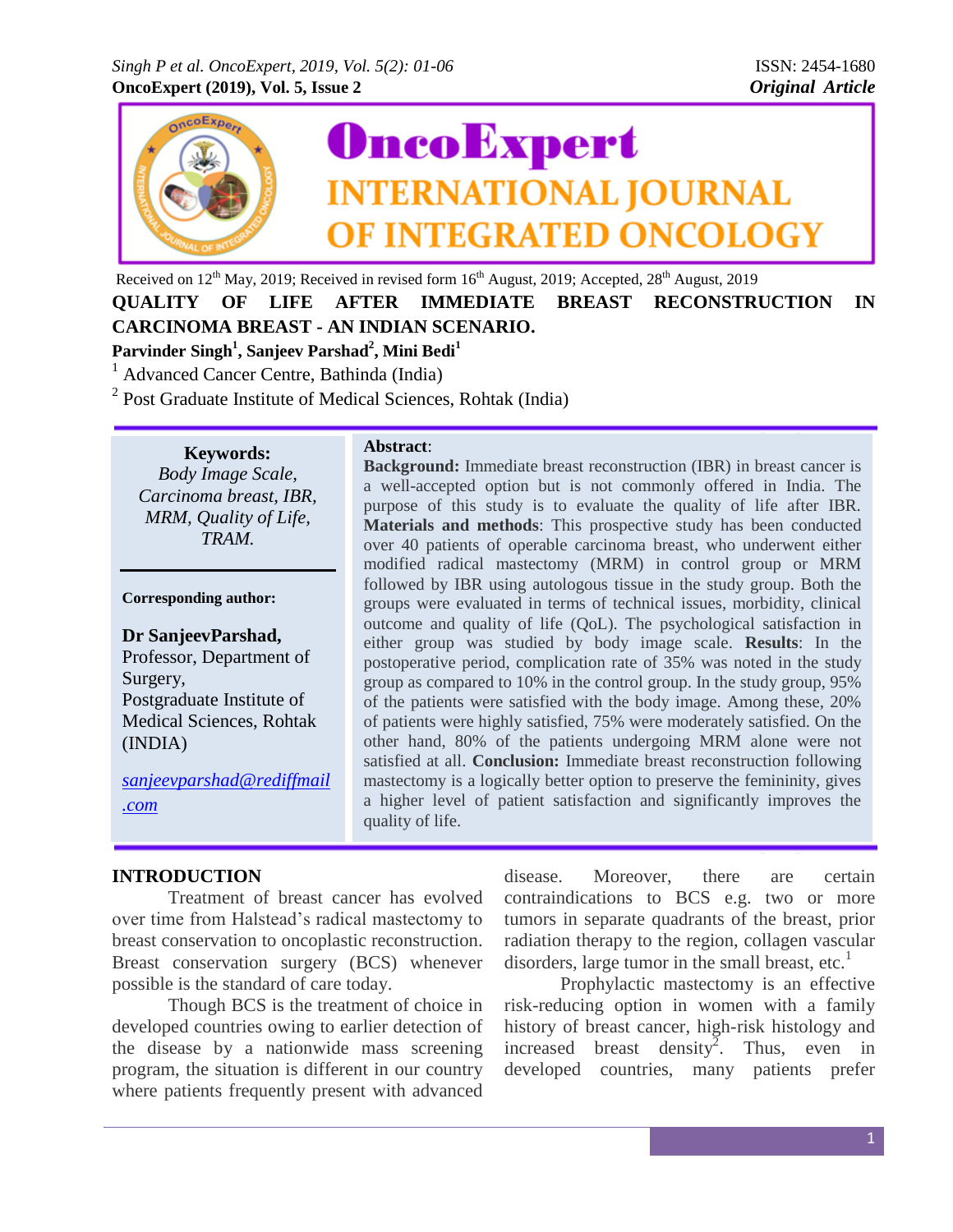mastectomy because of disease factors or fear of recurrence. 3, 4

Therefore, both in developing and developed countries, modified radical mastectomy (MRM) is, still the treatment of choice, in many of the situations. Advantage of mastectomy is that it is one-time-treatment and if a good reconstruction, without any adverse oncological effects, is possible, this must be ideal. Breasts are important symbols of feminism. A woman who is diagnosed with breast cancer feels frightened, not only at the prospect of having the malignant disease but also by the possibility of a radical change in her appearance after mastectomy. The psychosexual aspect of a patient's life is not given due consideration, probably because of ignoranceboth on part of the surgeon and the patient.

Breast Reconstruction carried out at the time of mastectomy i.e. immediate breast reconstruction (IBR)) or later i.e. deferred breast reconstruction (DBR) should be seen as a part of overall treatment of breast cancer, allowing construction of breast similar in shape and texture to the patient's natural breast and avoid the need for any form of external prosthesis.<sup>5</sup>

IBR has the potential to provide the best cosmetic outcome with added psychological benefit.6, 7 It is oncologically safe and does not hinder with post-operative chemotherapy or radiotherapy.<sup>8</sup>

## **MATERIALS AND METHODS**

This work was carried at the Department of Surgery and Surgical Oncology, PGIMS, Rohtak (India) as a prospective study, from July 2007 to December 2009 after due approval of the research and ethical committee. Once the diagnosis of carcinoma breast was established, TNM staging and metastatic work were completed on an outpatient basis. The contralateral normal breast was examined and anthropometric and mammographic measurements were made to calculate the volume of breast tissue. Patients with locally advanced breast cancer (LABC) were given three cycles of neoadjuvant chemotherapy (CEF/ Taxane based) and reassessed. They were also included in the study if found operable.

The study included 40 patients in two groups (n=20 each): Group A viz. Control group-Modified Radical Mastectomy (MRM) only and Group B viz. Study group- Skin sparing modified radical mastectomy (SSM) with IBR using either Latissimus Dorsi (LD) flap or Transverse Rectus Abdominis Muscle (TRAM) flap.

**Postoperative care -** Drains were removed when drainage was <20 ml/day with suture removal on  $13^{th}$  or  $14^{th}$  postoperative day. Adjuvant therapy, if required, was given according to the final histopathological report. The cosmetic result and psychological impact were assessed using body image scale $9$  as given below.

## **Body image scale**

- 1. I feel whole.
- 2. I like the way my blouses/sweaters fit.
- 3. My bra fits comfortably.
- 4. I feel attractive.
- 5. I like the appearance of my breast.
- 6. My husband likes the appearance of my breasts.
- 7. The size and shape of my breasts are the same.
- 8. My reconstructed breast feels soft to the touch.

These items were scored on a five-point **Likert scale**, ranging from 1 meaning 'highly disagree' to 5 for `highly agree', with total possible score (ranging from 8 to 40) assessed for satisfaction as follows-

# **SCORE LEVEL OF SATISFACTION**

| $36 - 40$ | Extremely satisfied    |
|-----------|------------------------|
| $31 - 35$ | Quite a bit satisfied  |
| $26 - 30$ | Moderately satisfied   |
| $21 - 25$ | A little bit satisfied |
| < 20      | Not at all satisfied   |

## **OBSERVATIONS AND RESULTS**

Mean age of patients in both the groups was comparable, 46.5 years and 40 years, respectively in groups A & B. Most patients in our study presented in stage II or stage III A. In group A, 11 patients presented in stage II and 6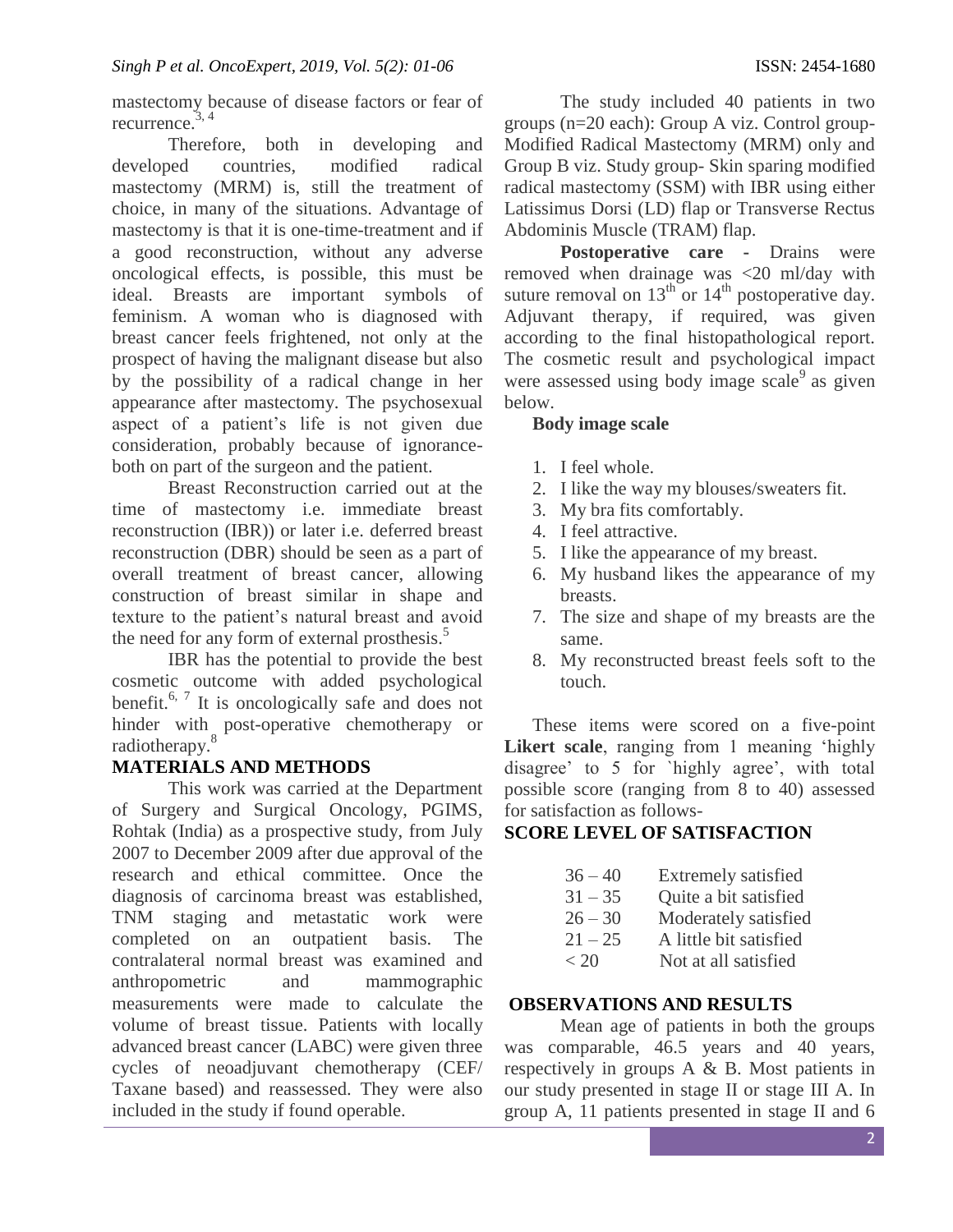in stage III while in group B, 13 patients presented in stage II and 4 in stage III. There were 3 patients in each group who were worked up after lumpectomy, hence not labeled any stage.

Mean duration of surgery in group A was 1.84 hours while that in group B was 6.29 hours (4.1 hours for LD flap and 6.9 hours for TRAM flap) with 3 patients needing a blood transfusion. Mean postoperative stay (A=14 days, B=15 days) and requirement of the drain (A=11.6 days, B=12 days) were similar in both the groups. Morbidity rate in group A was 10% whereas, in group B, it reached up to 35%.

Psychologically, 75% of patients in group B were moderately satisfied with a body image score between 26 to 30, 20% of them were quite a bit satisfied (score 31 to 35). However, one patient was not satisfied (score 11). On the other hand, 80 % of the patients in group A were not satisfied at all while two patients were indifferent to the scale (Table 1).

|                                     | <b>Group A</b> | <b>Group B</b> |
|-------------------------------------|----------------|----------------|
| <b>Extremely Satisfied (36-40)</b>  |                |                |
| <b>Quite Satisfied (31-35)</b>      |                | 20%            |
| <b>Moderately Satisfied (26-30)</b> |                | 75%            |
| Less Satisfied (21-25)              | 10%            |                |
| Not Satisfied $(<20)$               | 80%            | 5%             |
| <b>Indifferent</b>                  | 10%            |                |

**Table 1: Level of Satisfaction (According to the Body Image Scale)**

# **DISCUSSION**

Breast cancer is a devastating blow to the patient and her family. Mastectomy is the initial modality of treatment followed by various adjuvant therapies. But it leaves behind a defect which is a constant reminder of the disease and adversely affects the body image and psychology of the patient. Breast reconstruction is the answer to these problems. However, the difference in the socioeconomic and cultural milieu of Indian patients casts a significant influence on how they evaluate this procedure. Moreover, tedious and lengthy reconstruction procedures require specific training and most of the general surgeons aren't inclined to undergo the same while the regular availability of a plastic surgeon is not always possible.

Although reconstruction should be offered despite age, it is likely that younger patients would ask for it. The mean age of patients undergoing IBR in our study was 40 years. Another Indian study by Shaikh et al reported hardly any patients above 50 years of age opting for breast reconstruction.<sup>10</sup>

Most of the patients in our study belonged to stage II and III. None of the patients in the present study had a local recurrence. Similarly, Newman et al found no significant differences in local relapse or distant metastasis for IBR for locally advanced disease.<sup>11</sup> Most of the local recurrences after SSM or MRM with reconstruction present as palpable nodule intradermal or in subcutaneous tissue, which can be easily recognized clinically.<sup>12</sup>

Mean duration of surgery in the control group was 1.84 hours while that in the study group was 6.29 hours. Mean duration of surgery for LD flap reconstruction was 4.1 hours and that for TRAM was 6.9 hours. This is comparable to study by Schusterman et al who reported mean operating time of 3.73 hours and 8.4 hours for LD and TRAM flap reconstruction in their series, respectively. $^{13}$ 

Mean duration of hospital stay in the control group in our study was 14 days while in study group it was 15 days. Fathi et al reported a mean stay of  $15\pm4$  days.<sup>14</sup> Schusterman et al also reported similar results.<sup>13</sup> However, Timothy et al reported that reconstruction required a prolonged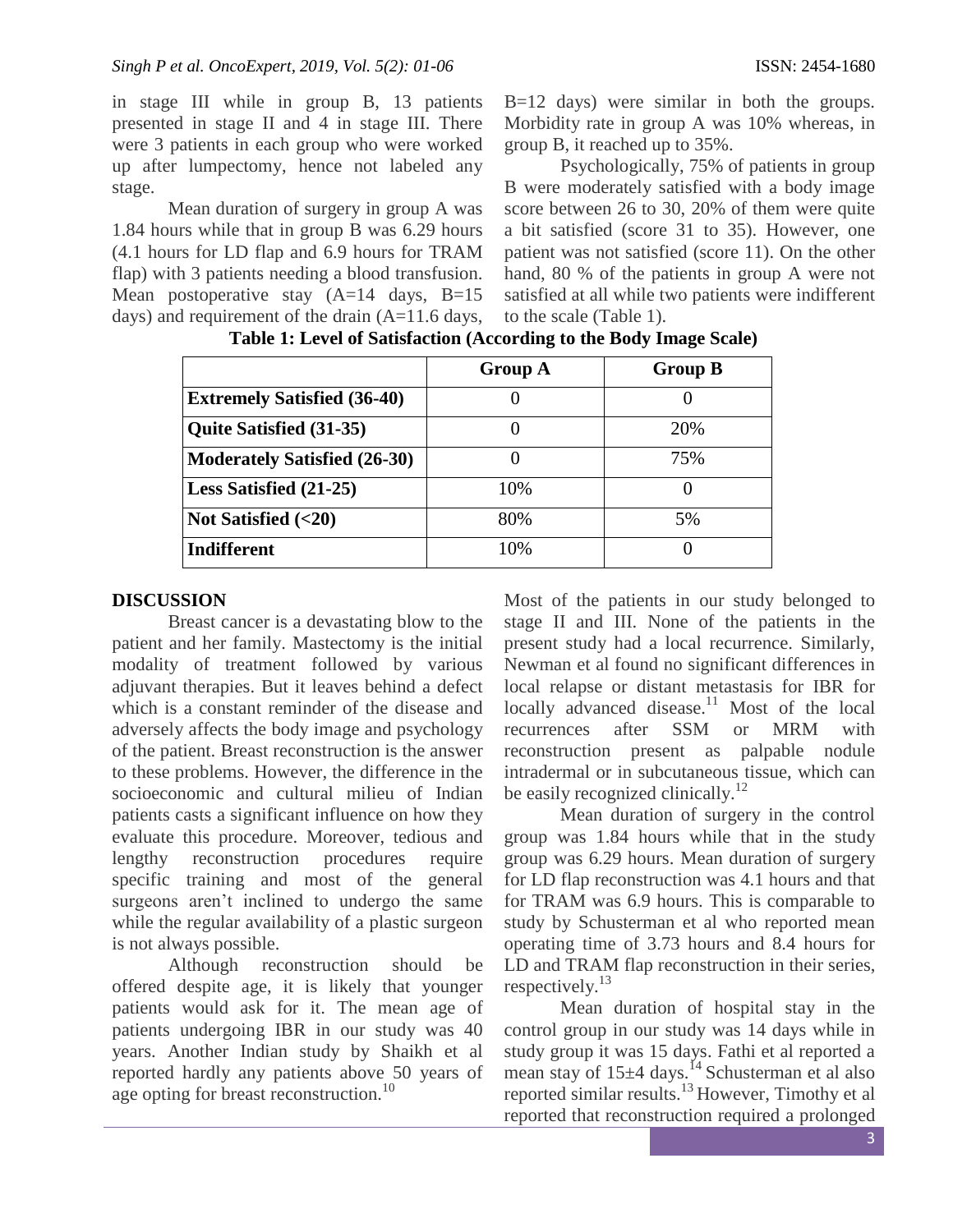stay in the hospital as compared to mastectomy alone.<sup>15</sup> Shaikh et al have reported hospital stay of 7 or 8 days.<sup>10</sup> Longer hospital stay in both groups of our study can be explained by the fact that the patients in our set up were keen to be discharged only after ensuring wound health after suture removal (done on  $10^{th}$  to  $14^{th}$ postoperative day).

Overall complication rates in our study were higher in group B reaching up to 35% as compared to 10% complications in group A.

These rates are comparable to those found in other studies. Fathi et al reported total complication rates of 31.82% and Pinsolle et al reported an overall complication rate of 49%.<sup>14,16</sup>

There was total flap loss in one (5%) and partial in three patients  $(15%)$  of the study group. Similar results have been observed by other studies.17-19 Various studies report a partial flap necrosis rate ranging from 5% to 40% (Table 2 & 3).

| <b>STUDY</b>    | No. of   | Total flap     | Partial        | Superficial   | Fat      | Abdominal      |
|-----------------|----------|----------------|----------------|---------------|----------|----------------|
|                 | patients | loss           | flap loss      | skin necrosis | necrosis | hernia         |
| Shaikh et al    | 329      | $\theta$       | 0.9%           | 4.6%          |          | $\overline{0}$ |
| Fathi et al     | 44       | $\Omega$       | 13.6           |               | 15.9%    | 11.4%          |
| Trabulsy et al  | 99       | 4%             | 6%             |               |          |                |
| Chang et al     | 700      | 5%             | 6.2%           |               |          |                |
| Hartrampf et al | 300      |                | 8.5%           |               | 7%       | 1.5%           |
| Kroll et al     | 82       |                | 8.5-22.9%      |               |          | 11.4 - 20%     |
| Current study   | 9        | $\overline{0}$ | $\overline{0}$ | 33%           | 10%      | $\overline{0}$ |

**Table 2: Various Studies on Immediate Breast Reconstruction with TRAM flap**

| <b>STUDY</b>         | <b>Seroma</b> | <b>Partial flap loss</b> | Superficial skin necrosis | <b>Total flap loss</b> |
|----------------------|---------------|--------------------------|---------------------------|------------------------|
| Pinsolle et al       | 26%           |                          | 8.3%                      | 4.4%                   |
| Sheikh et al         | Few           | 0.71%                    | 1.43%                     |                        |
| <b>Current study</b> | 10%           |                          |                           | 5%                     |

Shaikh et al reported a total flap failure rate of 4.6% in TRAM flap and 1.43% in LD flap reconstruction. The partial flap failure rate in their study was 3% and 1% in TRAM and LD flap respectively.<sup>10</sup>Trabulsy and colleagues noted 4 % incidence of total flap loss and 6% incidence of partial flap loss with TRAM flap.<sup>20</sup> Chang et al reported the rate of 5.1% and 6.2% for total and partial flap necrosis respectively.<sup>21</sup> Kroll and Netscher observed a flap loss incidence of 15.4% in slim patients reaching up to 41.7% in obese patients.<sup>22</sup>Elliot reported 8.5% incidence of partial flap  $loss.<sup>23</sup>$  Wilkins, in his study, reported 9% incidence of marginal flap necrosis.<sup>9</sup> Therefore, complete flap loss is rare in breast reconstruction whereas partial loss is more common and this can be managed conservatively.

Some degree of fat necrosis and abdominal wall bulge is common after TRAM flap reconstruction, whether free or pedicle. Our results have been comparable to other studies in this regard as well.<sup>10,14,22,23</sup> We had no flap loss with TRAM flap but there was  $33\%$  (3/9) superficial skin necrosis which was managed conservatively.

Some degree of fat necrosis and abdominal wall bulge is common after TRAM flap reconstruction, whether free or pedicle. Our results have been comparable to other studies in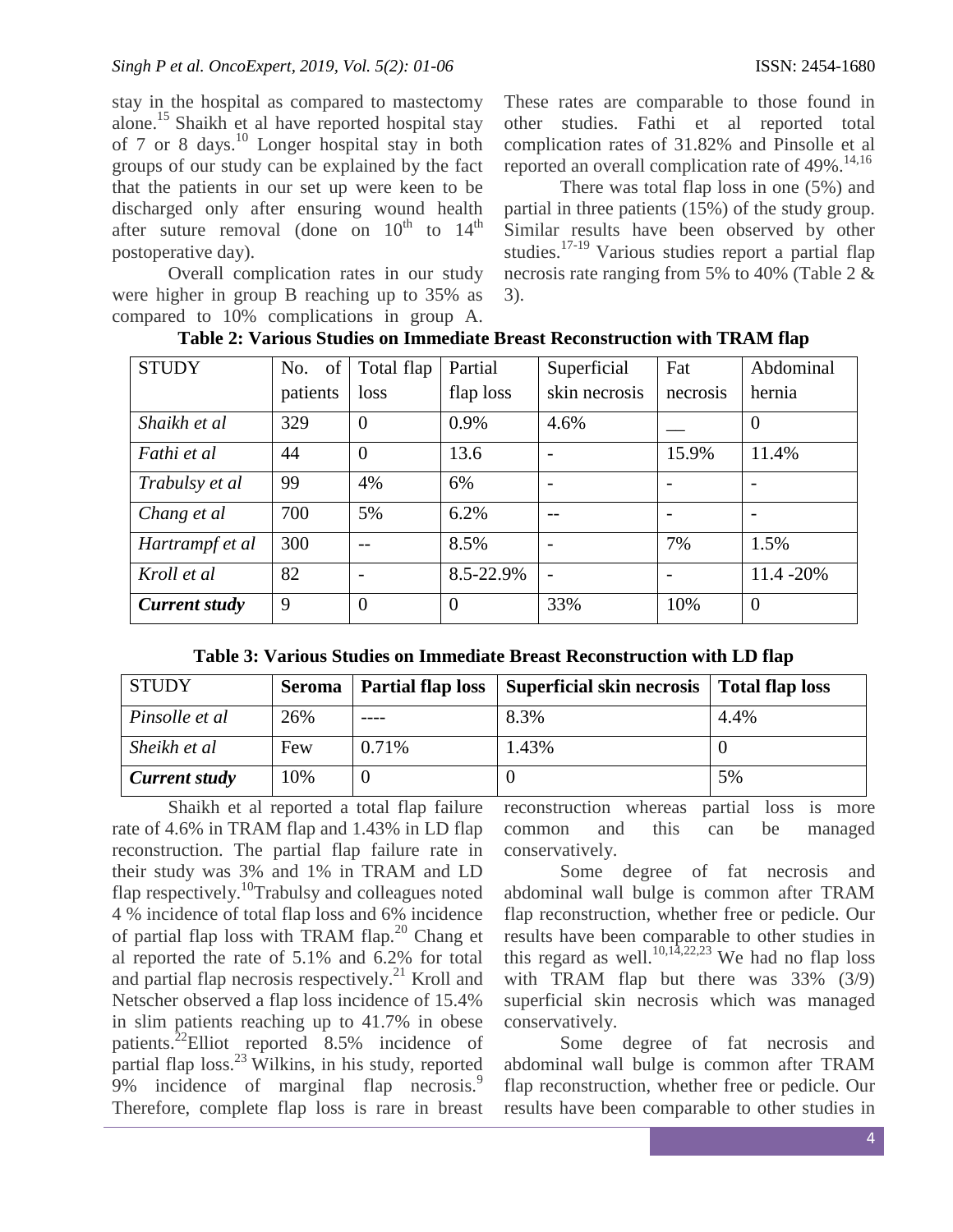this regard as well.<sup>10,14,22,23</sup> We had no flap loss with TRAM flap but there was 33% (3/9) superficial skin necrosis which was managed conservatively.

# **PSYCHOLOGICAL SATISFACTION**

There are numerous scales to judge patient's satisfaction namely SF-36, EORTC, FACT, HADS, HRQL, etc. Most of them describe satisfaction in terms of emotional, functional, sexual and body image outcomes. Although so many scales are available, all these are not exactly comparable. In our study, we preferred questionnaire related to body image only because the importance of body image was clearly demonstrated by the fact that most of the patients with mastectomy upon follow up came with some form of home-made external prosthesis.

Ninety-five percent (19/20) patients in the study group were satisfied with the results of surgical intervention. Out of these, 4(20%) were highly satisfied (score  $>31$ ) and 15(75%) were moderately satisfied (score >26). However, one patient who had total flap loss was not satisfied with the result at all. The results from a study over 60 patients by Potter et al made it clear that women experiencing complications were twice as likely to report feeling less feminine and dissatisfied with the appearance of their scar, than those with an uncomplicated recovery. $^{24}$ More than 50% patients in a similar study by Zertuche et al were moderately satisfied.<sup>25</sup>

Patients with TRAM flap reconstruction were highly satisfied because the size and shape of the breast were better as compared to LD flap reconstruction which gave smaller sizes of a reconstructed breast. Various studies also conclude the superiority of TRAM flap over other procedures making the patient more contented with the size of the breast.<sup>10,12,14</sup>Shaikh et al found that, to achieve reasonable size and symmetry of the breasts, an additional implant was needed with LD flap and that TRAM flap reconstruction had a better aesthetic outcome.<sup>10</sup>

Majority of the patients in our study were not able to afford an implant, hence it was not used in any of the patients.

Patients who underwent MRM alone without any reconstruction were not satisfied at all with the cosmetic outcome. They scored very low on the body image scale as shown in Table 1.

Eighty percent (16/20) were not satisfied, 10% were less satisfied whereas 10% were indifferent. These women overall expressed low self-esteem and felt less feminine & attractive.

On replying to the question 'Do you feel whole after surgery?' most of the patients in group B expressed that there was no change in their selection of clothes and their clothes fitted very comfortably. These patients expressed that they did not encounter any inhibition in going to social functions or changing clothes in common rooms. Contrary to this, the patients in group A experienced significance inconvenience in wearing clothes. The patients of this group frequently attempted to mask the deformity, usually by stuffing clothes under their brassiere. Most of these patients started putting loose clothes like shawls after surgery to draw away the attention from their breasts. Results from the Michigan Breast Reconstruction Outcome Study (MBROS) showed that women undergoing immediate breast reconstruction felt the same body image as it was before surgery<sup>9</sup>. Thus, immediate breast reconstruction seems to preserve normal perceptions of body image in women undergoing mastectomy and serves to improve the quality of life.

## **CONCLUSION**

Immediate breast reconstruction (IBR) following mastectomy is a valid option to preserve the femininity and gives a higher level of patient satisfaction and significantly improves quality of life. Patients are generally not given this option by the treating surgeon because of ignorance or lack of training in reconstruction.

Breast reconstruction surgery has an enormous influence on morbidity and psychological well-being and therefore, it is important that every woman undergoing mastectomy should be given an opportunity to consider breast reconstruction.